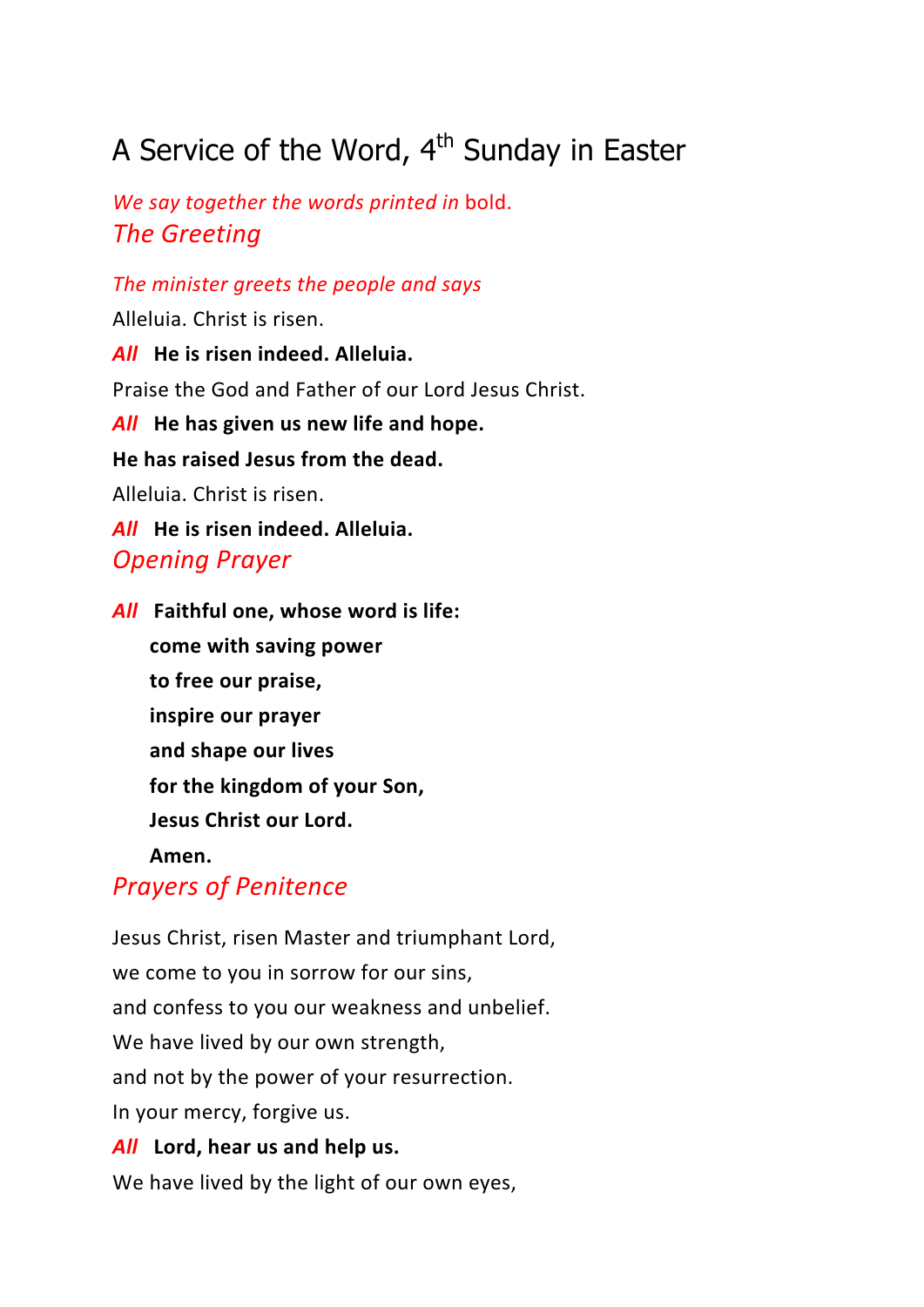as faithless and not believing. In your mercy, forgive us. **All** Lord, hear us and help us. We have lived for this world alone, and doubted our home in heaven. In your mercy, forgive us. All Lord, hear us and help us. May the God of love and power forgive *you* and free *you* from *your* sins, heal and strengthen *you* by his Spirit, and raise *you* to new life in Christ our Lord.

#### *All* **Amen.** *The Collect*

Risen Christ, faithful shepherd of your Father's sheep: teach us to hear your voice and to follow your command, that all your people may be gathered into one flock, to the glory of God the Father. Amen

# *Reading(s)*

# *Psalm 23*

### **A Psalm of David.**

**<sup>1</sup>**The LORD is my shepherd, I shall not want.

<sup>2</sup> He makes me lie down in green pastures; he leads me beside still waters;<sup>[a]</sup>

**3** he restores my soul.<sup>[b]</sup>

He leads me in right paths<sup>[c]</sup>

for his name's sake.

**<sup>4</sup>**Even though I walk through the darkest valley,[d] I fear no evil;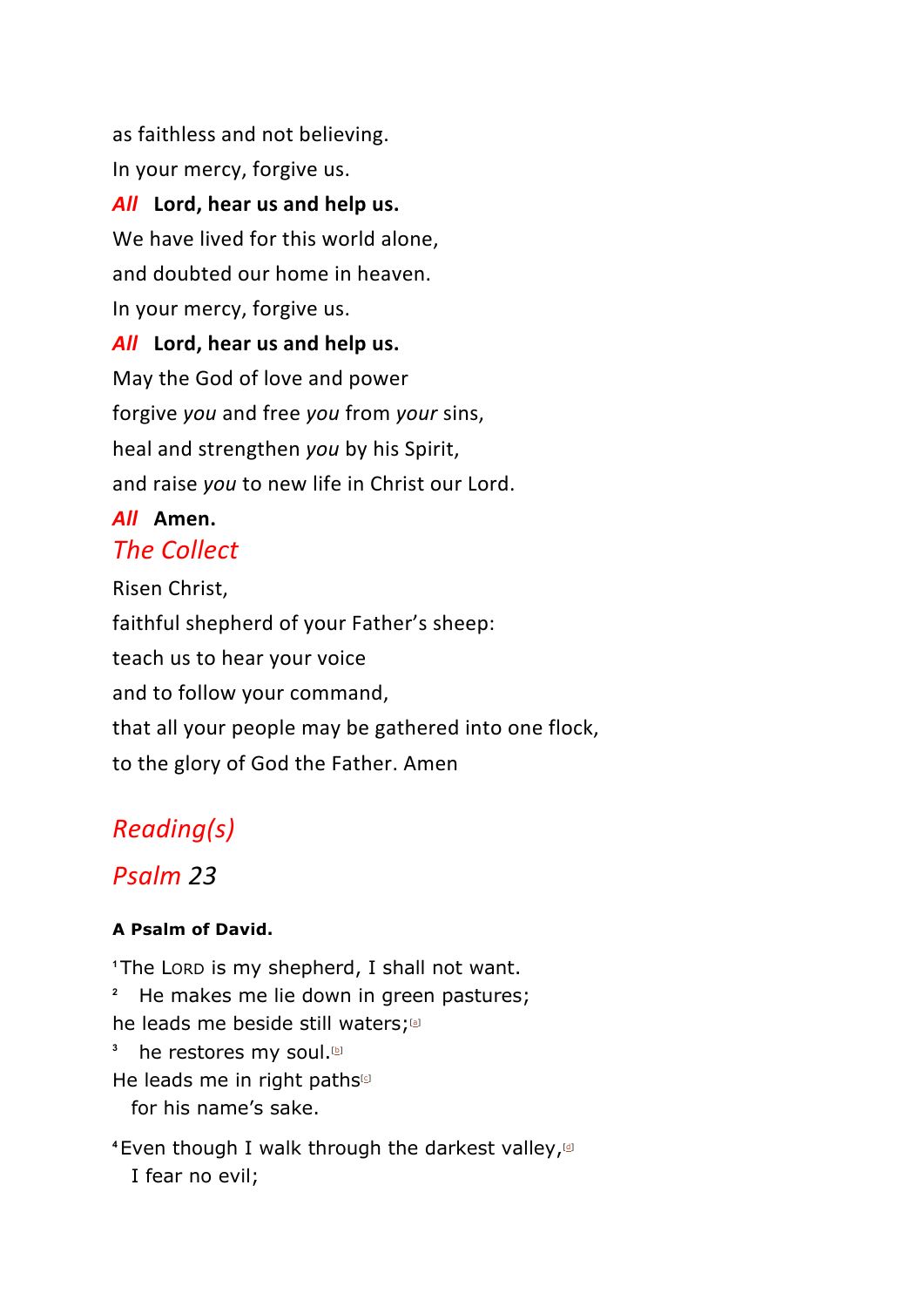for you are with me; your rod and your staff they comfort me.

**<sup>5</sup>**You prepare a table before me in the presence of my enemies; you anoint my head with oil; my cup overflows. **6** Surely<sup>®</sup> goodness and mercy<sup>®</sup> shall follow me all the days of my life, and I shall dwell in the house of the LORD my whole life long.<sup>[9]</sup>

**All** Glory to the Father and to the Son and to the Holy Spirit as it was in the beginning is now and shall be for ever. Amen

*1st reading Acts 2:42-end Pause* 2<sup>nd</sup> reading John 10:1-10 This is the word of the Lord. **All** Thanks be to God.

### *Talk*

# *Affirmation of Faith*

Let us declare our faith in the resurrection of our Lord Jesus Christ.

*All* **Christ died for our sins**

**in accordance with the Scriptures;** he was buried; he was raised to life on the third day in accordance with the Scriptures; **afterwards he appeared to his followers,** and to all the apostles: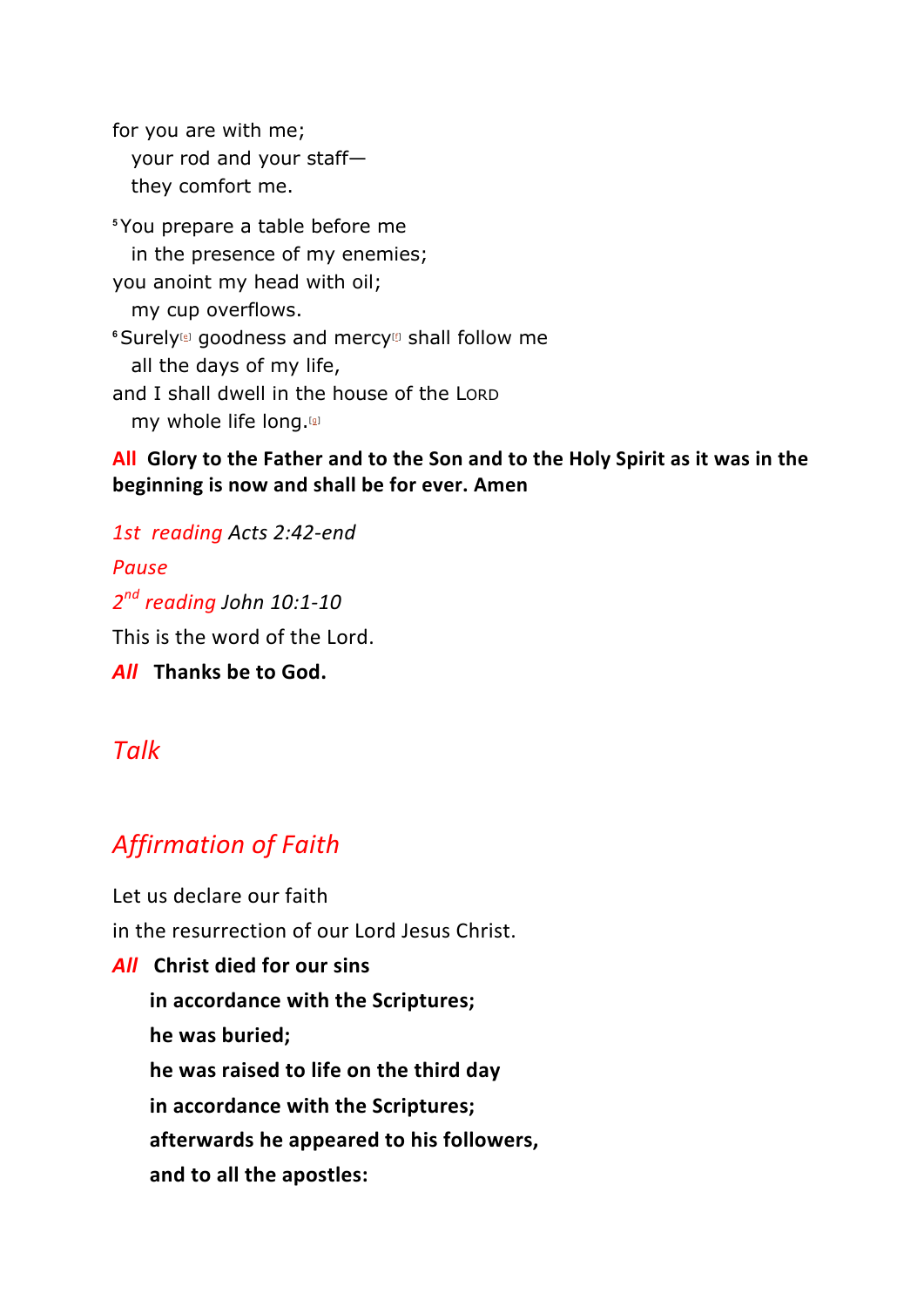this we have received, and this we believe. **Amen.**

# *Prayers of Intercession*

We pray to Jesus who is present with us to eternity.

Jesus, light of the world,

bring the light and peace of your gospel to the nations. Give wisdom and courage to the leaders of the nations in these difficult times.

Jesus, Lord of life,

#### in your mercy, hear us.

Jesus, bread of life,

give food to the hungry especially in these difficult times...

and nourish us all with your word.

Jesus, Lord of life,

#### in your mercy, hear us.

Jesus, our way, our truth, our life,

be with us and all who follow you in the way ...

Deepen our appreciation of your truth

and fill us with your life.

Jesus, Lord of life,

#### in your mercy, hear us.

Jesus, Good Shepherd who gave your life for the sheep,

recover the straggler,

bind up the injured,

strengthen the sick

and lead the healthy and strong to new pastures. In these difficult times we pray for frontline staff in the NHS and all who work in care and support services.

Jesus, Lord of life,

#### in your mercy, hear us.

Jesus, the resurrection and the life,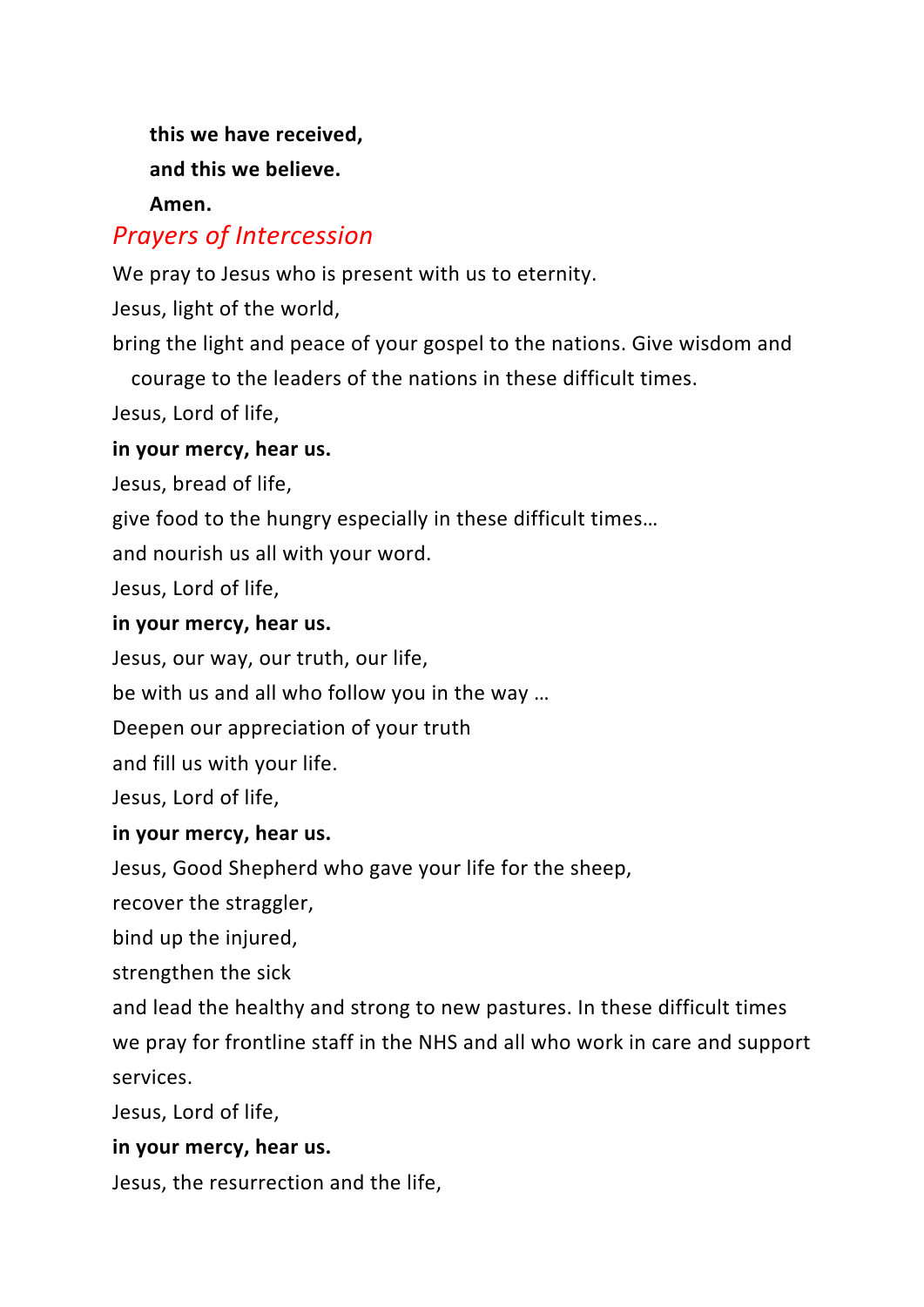we give you thanks for all who have lived and believed in you ...

Raise us with them to eternal life.

Jesus, Lord of life,

in your mercy, hear us,

accept our prayers, and be with us always.

#### **Amen.**

### **The Lord's Prayer**

Gathering our prayers and praise into one, let us pray as our Saviour

taught us

**All** Our Father in heaven,

hallowed be your name,

**your kingdom come,**

**your will be done,**

**on earth as in heaven.**

Give us today our daily bread.

**Forgive us our sins** 

as we forgive those who sin against us.

Lead us not into temptation

**but deliver us from evil.** 

For the kingdom, the power,

**and the glory are yours**

**now and for ever.**

**Amen.**

### *Praise*

Alleluia. Christ is risen.

**All** He is risen indeed. Alleluia.

Praise the God and Father of our Lord Jesus Christ.

#### All He has given us new life and hope.

#### **He has raised Jesus from the dead.**

God has claimed us as his own.